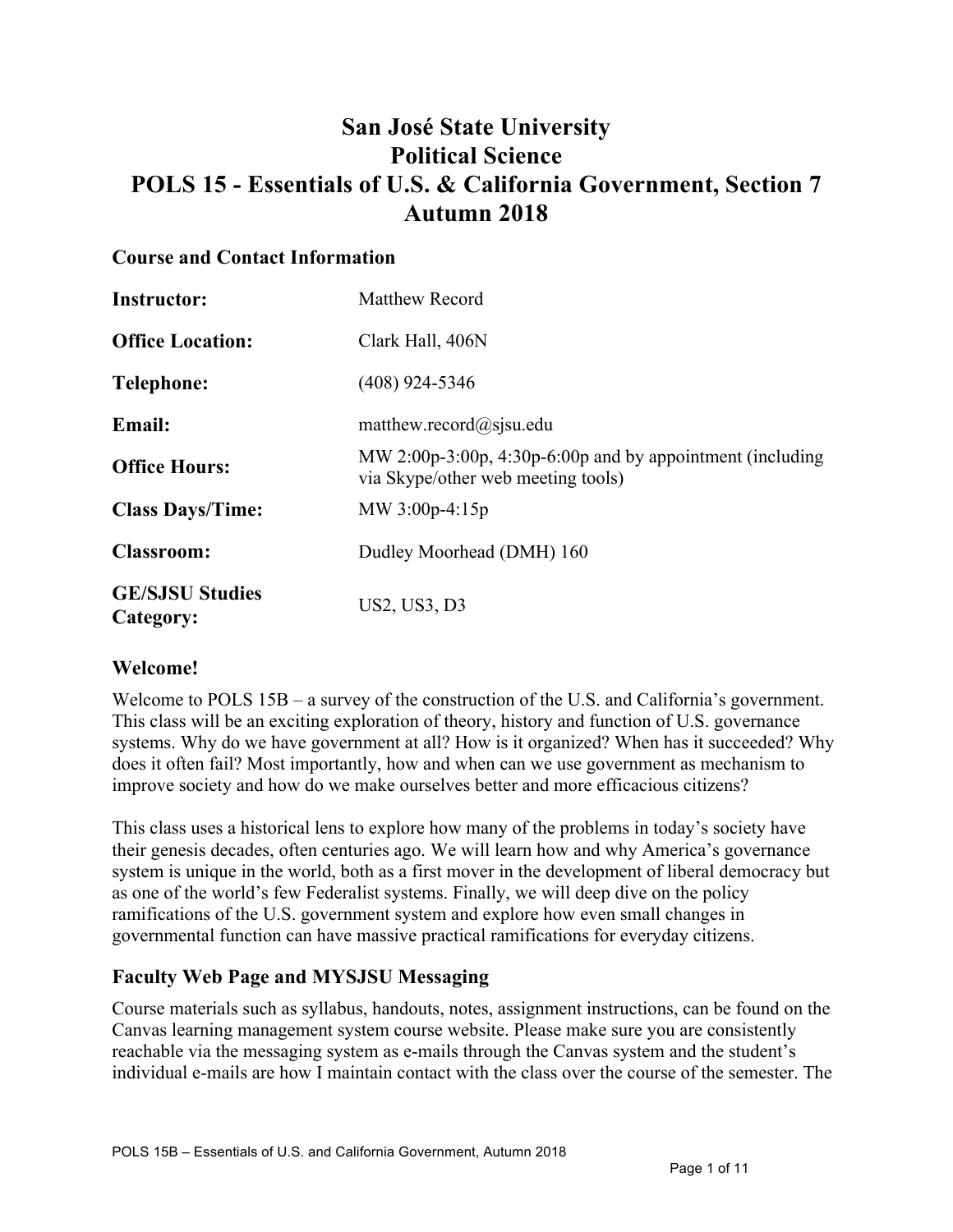responsibility for being up-to-date on developments in the class and assignments lies with the student.

By enrolling in this course you consent to all course requirements listed in this syllabus, published on our Canvas site, and announced in class. You accept responsibility for accessing the Canvas course website to download any required handouts, assignments, or readings. You also accept responsibility for checking the course website regularly for any announcements. You also accept responsibility for receiving any messages sent via the MySJSU email system. Make sure that MySJSU has your current email address. Contact me by Thursday of week one if you cannot access the Canvas website, download and read .pdf files, link to other websites, or send or receive email.

## **Course Description**

**From the SJSU Course Catalog**: Treatment of essentials of U.S. and California government. Satisfies the American Institutions requirements in U.S. Constitution (US2) and California Government (US3), and the Core GE requirement in Social Sciences: Social Issues (D3). GE Area: D3, and American Institution Requirement: US2 and US3

**From the SJSU GE Guidelines (S14-5)**: In this course you will be exposed to alternative interpretations of the historical events and political processes that have shaped the social, economic, and political system in which you live. This course will provide a multicultural framework, including both conflict and consensus perspectives, of the choices and options available to individuals and groups in their social, economic and political relations. The focus of the course is the growth of a multicultural society and the interactions, including cooperation and conflict, as these many and varied peoples have dealt with social, economic, and political issues

## **GE Learning Outcomes (GELO)**

Upon successful completion of this course, students will be able to:

- 1. **GELO 1 (US2)**: Explain how political decisions are made, their consequences for individuals and society, and how individuals and groups may affect the decision-making process. Analyze the meaning and content of the democratic process as it has evolved in the United States and California, and describe the foundations of the political system and the evolving institutions of government, the links between the people and government, and the operations of California government. **Assessed by multiple-choice questions on the midterm and final exams, the questions on in-class quizzes, case study memos and the ideology quiz reflection paper.**
- 2. **GELO 2 (US3)**: Identify the tools of political action and collective decision-making at the local, state, national, and global level, and articulate the values and assumptions that inform their civic engagement. **Assessed by multiple-choice questions on the midterm and final exams, case study memos and the questions on in-class quizzes.**
- 3. **GELO 3 (D3)**: Place contemporary developments in cultural, historical, environmental, and spatial contexts. **Assessed by the policy paper assignment and the supporting evidence assignment.**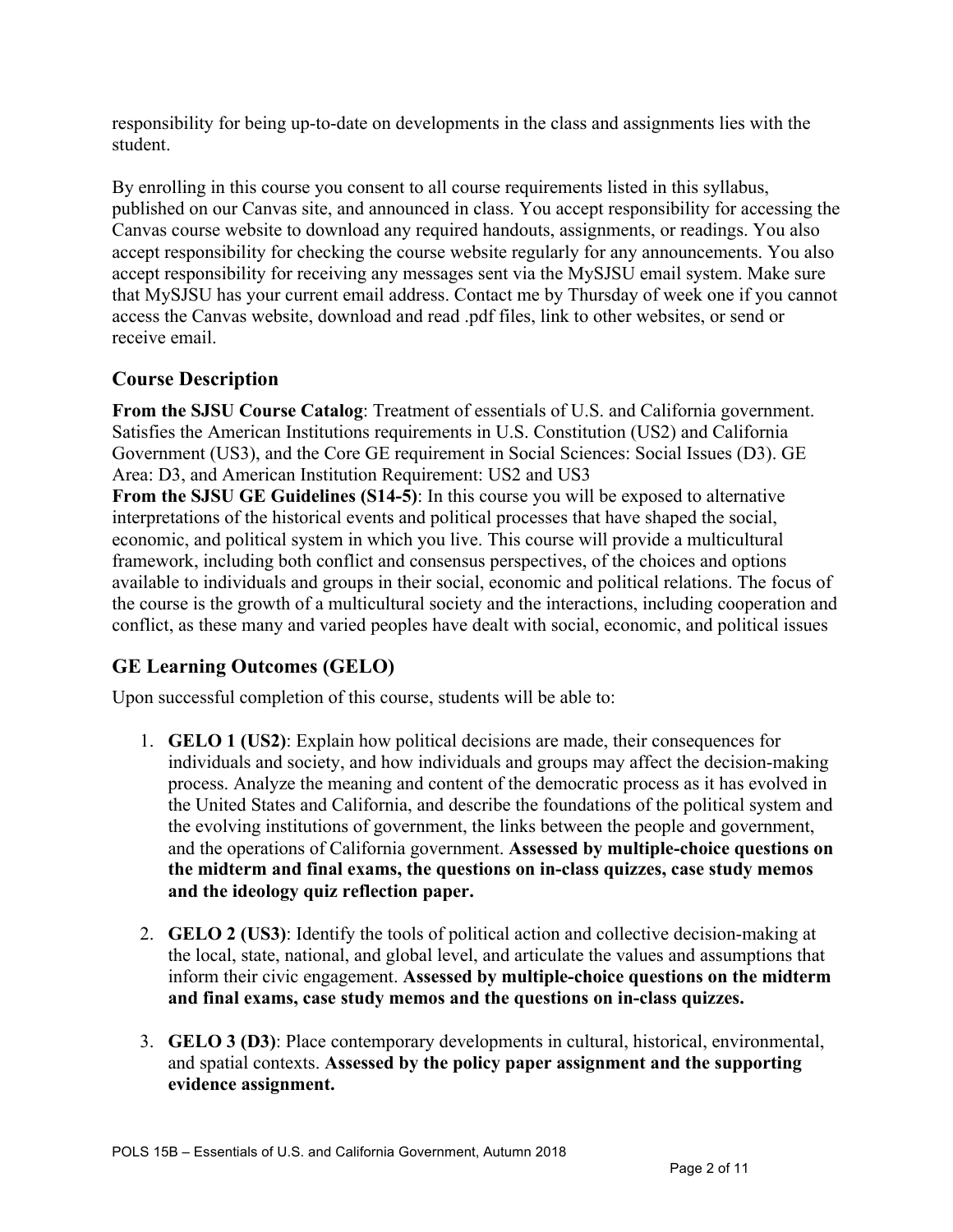- 4. **GELO 4 (D3)**: Identify the dynamics of ethnic, cultural, gender/sexual, age-based, class, regional, national, transnational, and global identities and the similarities, differences, linkages, and interactions between them. **Assessed by the policy paper assignment, case study memos, and the ideology quiz reflection paper.**
- 5. **GELO 5 (D3)**: Evaluate social science information, draw on different points of view, and formulate applications appropriate to contemporary social issues. **Assessed by the policy paper assignment, supporting evidence assignment and case study memos.**
- 6. **GELO 6 (D3)**: Apply multidisciplinary material to a topic relevant to policy and social action at the local, national, and/or international levels. **Assessed by the policy paper assignment and the case study memos.**

## **Required Texts/Readings**

#### **Textbooks**

- 1. Samuel Kernell, Gary C. Jacobson, Thad Kousser, and Lynn Vavreck*.* The Logic of American Politics, 8th ed. Sage CQ Press, 2017. (Kernell) *ISBN# 1506358667*
- 2. Guide to California Government,16th ed. League of Women Voters of California, 2015. (GCG) *ISBN# 0963246526*

Please note: Older editions of these books are acceptable to purchase though it is strongly recommended that a student not buy an edition more than five years old. Moreover, key information, page numbers and chapter numbers may vary from edition to edition. It is the student's responsibility to account for these discrepancies when they exist.

#### **Other Readings/Media**

- Tamar Gendler, *An Introduction to the Philosophy of Politics and Economics* (https://www.youtube.com/watch?v=mm8asJxdcds&t=20s)
- Kraft & Furlong, Public Policy: Politics, Analysis, and Alternatives *Chapter 1 Available on Canvas*
- PBS NewsHour, "Diagnosing the systemic problems plaguing the VA" (https://www.youtube.com/watch?v=GD7WCJKKAv8)
- Adam Ruins Everything, "Why You Should Tell Coworkers Your Salary" (https://www.youtube.com/watch?v=7xH7eGFuSYI)
- Adams Ruins Everything, "The Disturbing History of the Suburbs" (https://www.youtube.com/watch?v=ETR9qrVS17g)
- PBS Frontline, "Gunned Down: The Power of the NRA"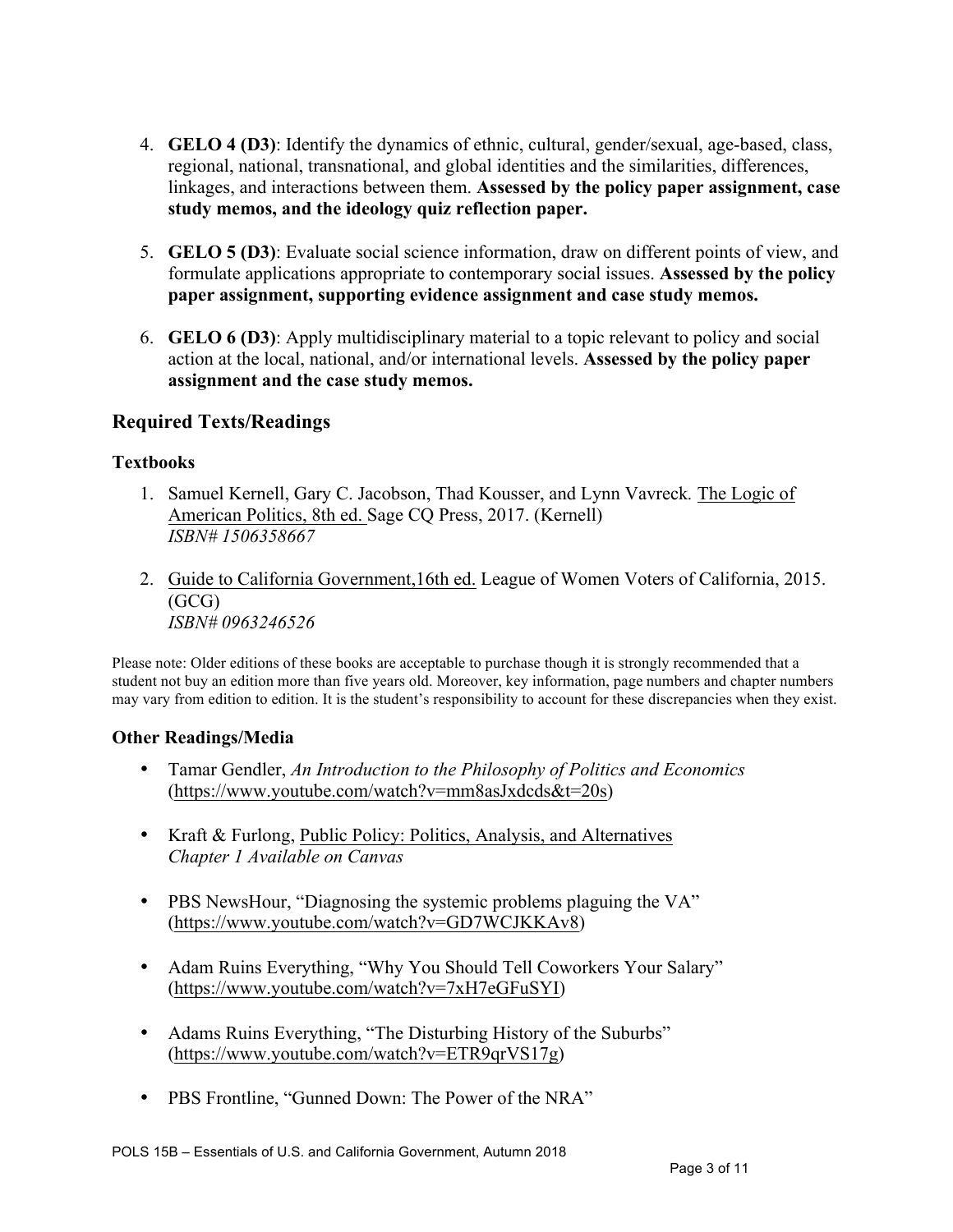(https://www.pbs.org/wgbh/frontline/film/gunned-down/)

• CQ Researchers, Issues for Debate in American Public Policy Selections,  $16<sup>th</sup>$  Edition. (CQ Researcher) *Chapters 4, 6 & 13 available on library reserve* (https://www.amazon.com/Issues-American-Selections-Researcher-Seventeenth/dp/1506347150/ref=sr\_1\_1?ie=UTF8&qid=1502225717&sr=8-1&keywords=cq+researcher) if you wish to purchase your own copy

## **Course Requirements, Assignments and Schedule**

Please note: the schedule below is subject to change with fair notice. I will make every effort to avoid changes when possible. However, it is the student's responsibility to stay apprised of possible changes to the course schedule.

#### **Assignment #1 – Syllabus Quiz (Due Before Class, August 27th)**

By the second class, students must take the syllabus tutorial (the link will be posted on Canvas), in order to demonstrate knowledge of the class' structure, policies and expectations.

#### **Assignment #2 – Ideology Quiz Reflection Paper (Due Before Class, September 5th)**

This is an exciting writing assignment that gives you the opportunity to think more about your own background and how your life events and environment have affected the way you view the political world. Go to politicalcompass.org and take the quiz. Take a screenshot of where you fell on the political spectrum (function + PrtSc). Include the screenshot in your 500 word reflection paper that: Discusses what your ideology says about you. Highlight any statements that you most especially agreed or disagreed with and talk about how you think that may have impacted your ideology score. Talk about whether this was your first time thinking about your own political ideology or whether this is a topic you've considered previously. Make sure to put to paper any questions you might have and remember them for our discussion. *To receive credit, students will submit a reflection of around 500 words on their experience to Canvas.* This assignment assesses GELOs 1 and 4*.*

#### **Assignment #3 – Supporting Evidence (Due Before Class, September 26th)**

You will need to provide supporting evidence for all three of your papers (see paper instructions, below). The purpose of this homework is to assist you in finding journal articles and interpreting results to provide such support. This assignment has two parts: (1) In class, each student will be assigned a footnote found in one of the Kernell chapters. You will find the journal article (or a review if you are assigned a book) in the library system and save an electronic copy of it. You will write one paragraph summarizing the major findings in the article. You will then write a second paragraph on whether or not you agree with Kernell et al's interpretation of the article. (2) You will find a second book, article or report that also cites the article you were assigned. Discuss the differences or similarities between how Kernell et al. utilize the work and the how the second source you discover does the same. Write one final paragraph describing the process you used to find the articles in the library system. This assignment assesses GELOs 3 and 5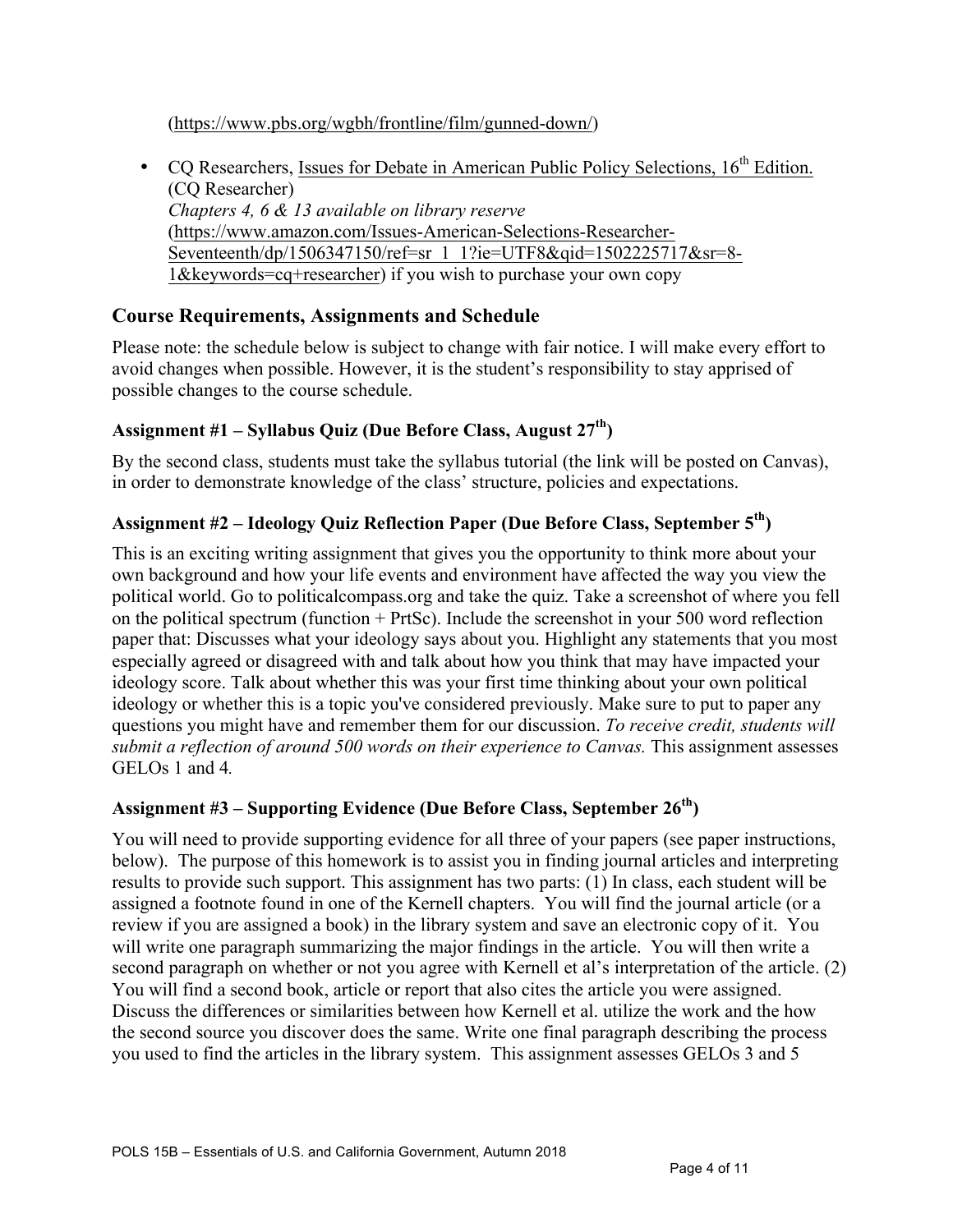## **Assignment #4 – Case Study Response Memos (Due Before Class September 19th, October 22nd & November 7th)**

Throughout the course of the semester, we will review 3 case studies in the *CQ Issues for Debate*  text. You must submit a 500-word response memo for these cases. The purpose of these memos is to prepare the class such that we can have a productive and lively discussion of the topic. These memos need not be stressful or particularly detailed. Each student will have a specific question assigned to them that they must be prepared to discuss in class intelligently. In addition, please address the following:

- 1) Why is the issue covered in the chapter considered to be a problem? Do different groups have differing opinions on whether the issue is a problem or what exactly the problem is?
- 2) Why is this issue a *public* problem? Why should the government be involved or *should* the government even be involved at all? Is this something the market could handle without government interference? Is this a political problem or a technical problem or both?
- 3) What are your thoughts on this issue? Is there something you feel the chapter overlooked/shortchanged?

*To receive credit, students must their memos to Canvas before class begins on the respective day and participate in the day's discussion.* This assignment assesses GELOs 1, 2, 3, 5 and 6.

## **Assignment #5 – Policy Paper Problem Statement (Due Before Class November 14th)**

This assignment serves as an early "first draft" of your policy paper. It is a 1-2 page document that outlines a public problem including the problem's scope, magnitude and trend citing no fewer than five relevant sources including government reports and academic articles. The grade for this assignment will be determined by the extent to which the students has outlined a clear, actionable and local problem, delineated the scope, magnitude and trend of the problem and by the quality of the research cited. A detailed prompt will be provided via Canvas later in the semester. This assignment assesses GELOs 3, 4, 5 and 6.

## **In-Class Quizzes (Various)**

There will be six quizzes covering the lectures and assigned readings, given in class. Quizzes will not be announced ahead of time. The purpose of these quizzes is to test whether students are coming in to class with basic comprehension of the reading material in order to inform class discussion. *6 in-class quizzes will be given, of which 4 will count for the student's grade*. Thus, a student can miss up to two quizzes and still receive a perfect score. The quizzes will assess GELOs 1 and 2.

## **Policy Research Paper (Due 11:59 pm, December 3rd)**

You will be required to write a research paper – minimum 2,000 words not including works cited, appendices and headings – addressing a *local* domestic policy issue of your choice. You will posit a public problem, identify its cause, justify that it *is* a problem, research this issue, and describe and critically evaluate both the current policy and at least one possible policy change that you will propose. Finally, you will make a recommendation as to the most effective course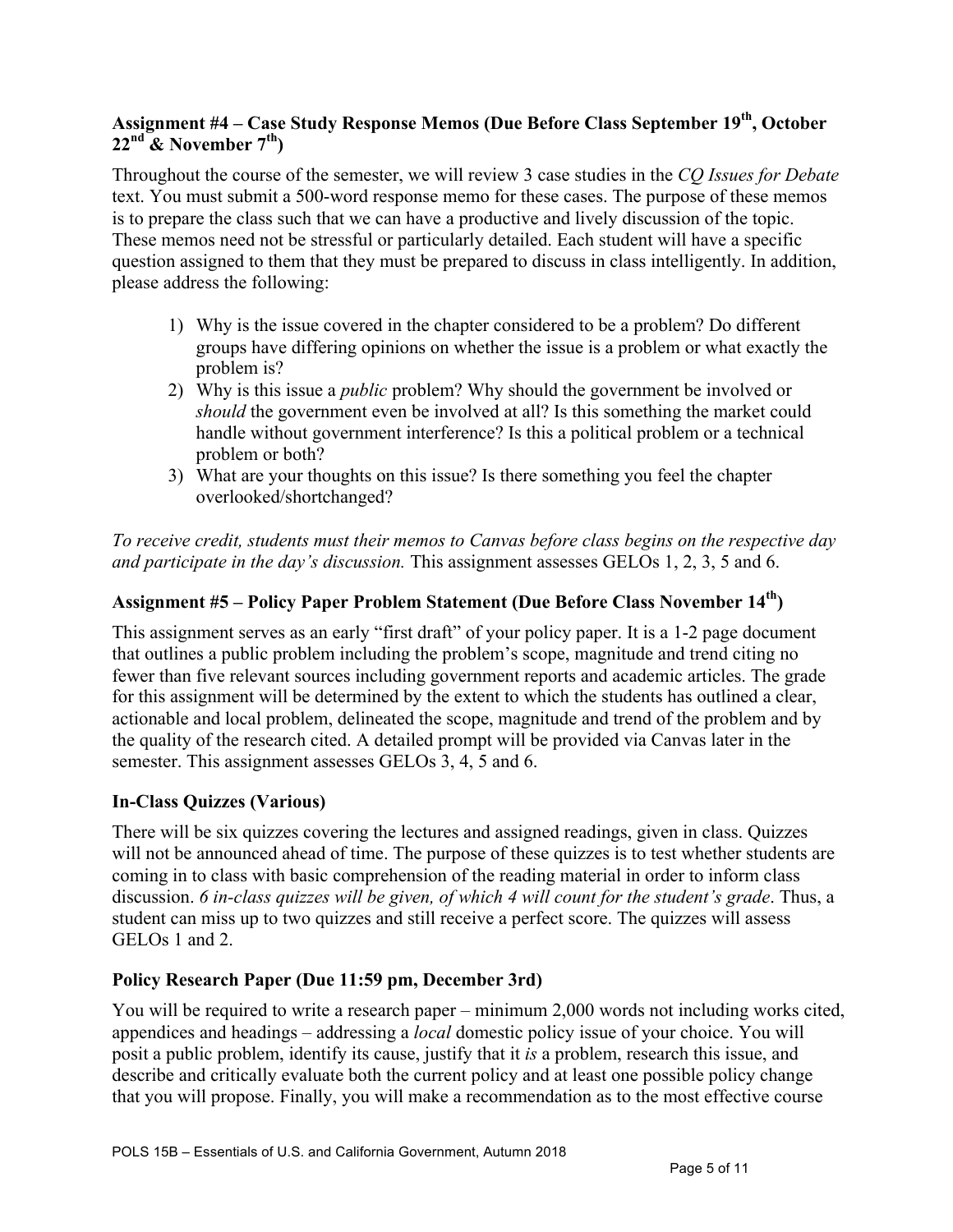of action moving forward. I will provide a detailed prompt for the policy paper assignment on Canvas later in the semester. In your paper, you will be required to use at least 5 government reports or peer-reviewed academic journal articles as sources. The grade for this assignment will be determined by the extent to which the students has outlined a clear, actionable and local problem, delineated the scope, magnitude and trend of the problem, be the outlining and systematic comparison of proposed policy alternatives and by the quality of the research cited. A detailed rubric will be provided later in the semester via Canvas. Students may use their amended problem statements as the basis for this paper. The policy paper will assess GELOs 3, 4, 5 & 6.

## **Midterm Exam (Beginning of Class, October 15th)**

The midterm exam will consist of multiple-choice questions, definitions and essay questions. A review sheet of relevant terms and essay questions will be provided ahead of time. The exam will assess GELOs 1 and 2. Bring a Scantron 882-E and #2 pencil.

## **Final Exam (12:15p – 2:15p, December 14th in DMH 160)**

The final exam will consist of multiple-choice questions. A review sheet of relevant terms and essay questions will be provided ahead of time. The exam will assess GELOs 1 and 2. Bring a Scantron 882-E and #2 pencil.

#### **Class Participation**

Students will be graded on the quality and quantity of their participation in class discussion, group projections and during lectures. Specifically, students are expected to participate in interactive question and answer sessions through **Peardeck.com** (I will explain the logistics of how this works in class). The student's responses will be judged on their comprehensiveness, thoughtfulness and the extent to which they reflect student's preparedness. Answers to class discussions need not be "correct" per se, so long as they reflect genuine engagement with the material. In addition, I will also use peardeck for very short question and answers at the beginning of class on non-quiz days to verify that students have completed the readings. Please note, the MLK library has options for renting out laptops and tablets that can be utilized for class purposes: https://library.sjsu.edu/scs.

| Assignment & Exam Schedule            |                            |  |  |
|---------------------------------------|----------------------------|--|--|
| Syllabus Quiz                         | August 27 <sup>th</sup>    |  |  |
| <b>Ideology Quiz Reflection Paper</b> | September $5th$            |  |  |
| Case Study #1                         | September 19 <sup>th</sup> |  |  |
| <b>Supporting Evidence</b>            | September $26th$           |  |  |
| Mid-term Exam                         | October $15th$             |  |  |
| Case Study #2                         | October $22nd$             |  |  |
| Case Study #3                         | November $7th$             |  |  |
| <b>Policy Problem Statement</b>       | November 14 <sup>th</sup>  |  |  |
| Policy Paper                          | December $3rd$             |  |  |
| Final Exam                            | December 14 <sup>th</sup>  |  |  |

While I expect you to attend class regularly, per University Policy F-15-12 (http://www.sjsu.edu/senate/docs/F15-12.pdf), students will not be graded on daily attendance.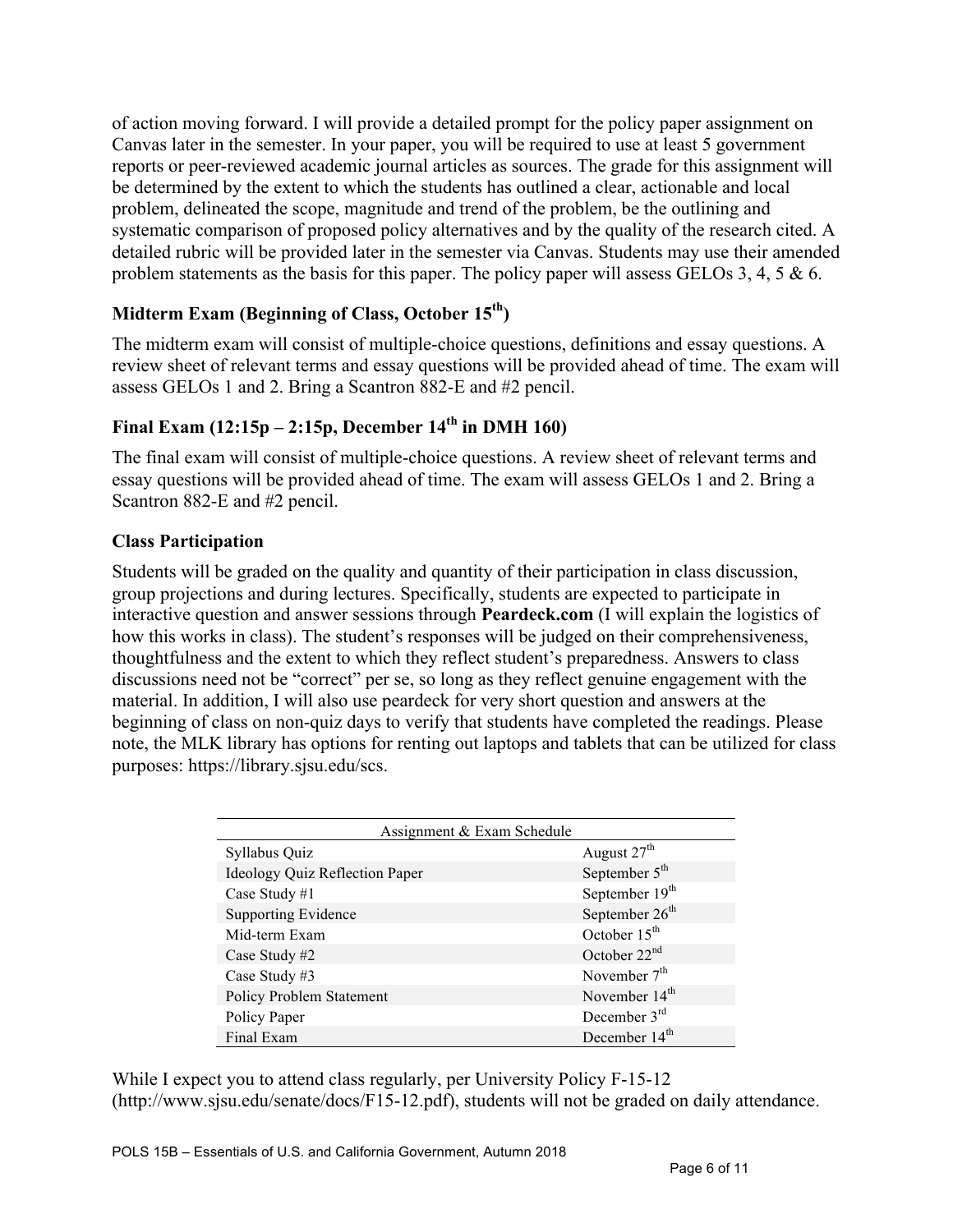One of the purposes of this class is to help simulate the stamina necessary to stick with a project day-in, day-out even as your interest in it naturally waxes and wanes. It is very, *very* unlikely that a student who misses class regularly will do well. More importantly, classroom discussion will tease out much of the important nuance in the readings. As such, regular attendance is strongly encouraged.

## **Final Examination**

The final exam will consist of 50-60 multiple-choice questions and will take place between  $12:15p - 2:15p$  on December  $14<sup>th</sup>$  in DMH 160. These questions will evaluate your ability to critically analyze and synthesize relevant class material; simple rote memorization will be insufficient for satisfactory achievement. A review sheet of relevant terms and essay questions will be provided ahead of time. The exam will assess GELOs 1 and 2. Bring a Scantron 882-E and #2 pencil.

## **Grading Information**

|                |       | Grading Paradigm |      |
|----------------|-------|------------------|------|
| $98 - 100\%$   | $A+$  | $77 - 79.9\%$    | C+   |
| $93 - 97.9\%$  | A     | $73 - 76.9\%$    | C    |
| $90 - 92.9\%$  | $A -$ | $70 - 72.9\%$    | $C-$ |
| $87 - 89.9\%$  | $B+$  | $67 - 69.9\%$    | $D+$ |
| $83 - 86.9\%$  | R     | $63 - 66.9\%$    | D    |
| $80 - 82.9\%$  | $B -$ | $60 - 62.9\%$    | D-   |
| Below 60%<br>F |       |                  |      |

You will be graded on a percentage basis. You may keep track of your grade in the class on the CANVAS course website. Your grade will be calculated as follows:

And assignments and exams will be weighted accordingly:

| Assignment                           | $\frac{0}{0}$ |
|--------------------------------------|---------------|
| Quizzes (2% points each)             | 8             |
| Participation                        | 10            |
| Midterm Exam                         | 15            |
| Policy Paper                         | 20            |
| Final Exam                           | 20            |
| Submitted Assignments                | 27            |
| Syllabus Quiz (2%)                   |               |
| Ideology Ouiz Reflection Paper (4 %) |               |
| 3 Case Study Memos (12%, 4% each)    |               |
| Supporting Evidence (4%)             |               |
| Policy Paper Problem Statement (5%)  |               |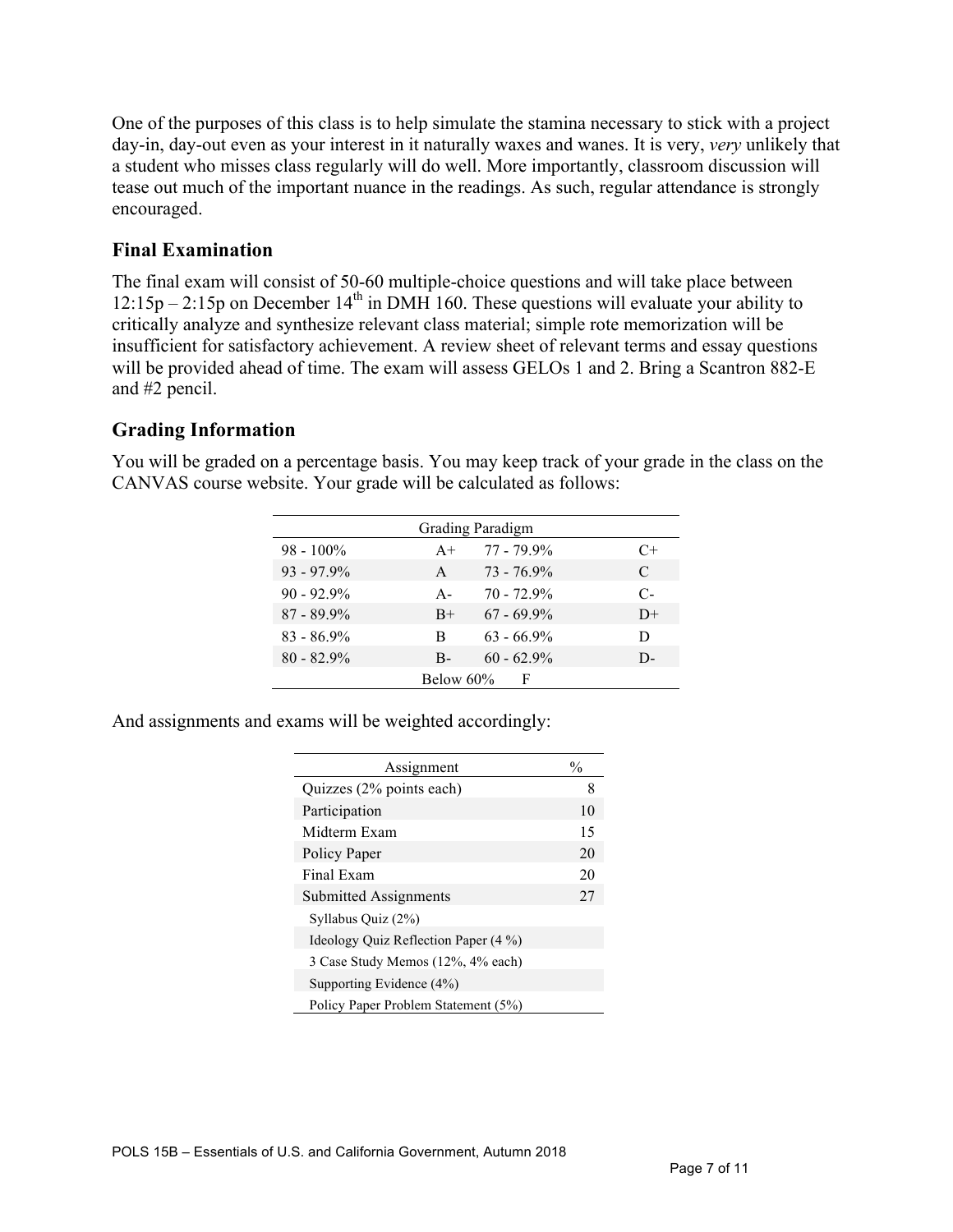#### **Make-up/Late Policy**

There are no make-up exams or other assignments without appropriate documentation (serious medical illness or serious medical emergency, religious holiday, pre-approved universitysanctioned event or activity, military orders, family emergency) that you were unable to complete the assignment on time.

This also applies to in-class assignments. If you are seriously ill, you must notify me as soon as possible by email or on my office phone that you will be unable to complete an assignment on time. Except in cases of documented medical emergency, you MUST notify me before the scheduled assignment.

Out of fairness to your colleagues, work, missing an alarm, and generally not feeling well will not be accepted excuses for missing assignments. Be sure you schedule all of our assignments right away. If you have a vacation or similar event planned during one of these assignment days, you may want to take this course during another session or make arrangements to hand in the assignment early.

Major assignments like the policy paper will be graded if handed in late; however, these will be penalized commensurate with how late they were. If you have reason to think you will not make a deadline, always at least discuss it with me first. I can't guarantee anything, but I can guarantee a fair hearing. Communication will always lead to a better outcome for you than not communicating.

#### **Classroom Policies and Protocol**

#### **Attendance**

Although **a**ttendance is not an explicit portion of your grade, students are expected to attend all meetings for the courses in which they are enrolled as they are responsible for material discussed therein, and active participation is frequently essential to ensure maximum benefit to all class members. Attendance is fundamental to course objectives and is the responsibility of the student.

If you miss class, it is your responsibility to obtain class notes from a colleague in class. If you are late, please do not be disruptive. If you know that you need to leave early, please give me a heads up before class and sit near the door so as to draw as little attention as possible when leaving. Every student is expected to participate in class discussion regularly.

#### **Cellphones, laptops, and other technology**

You may not use your cell phone in class for non-class purposes. If you need to have it on for family reasons, please let me know ahead of time, turn it on vibrate and leave it out of sight. If you must make an emergency text, feel free to step outside of class. All other texting needs to take place before or after class. Laptops, tablets, and other such technology are allowed in class but for notetaking and educational use only. I reserve the right to bar specific students from using these technologies if they are making inappropriate use of them during class time. Please see me if you have questions about this policy or questions regarding SJSU academic accommodations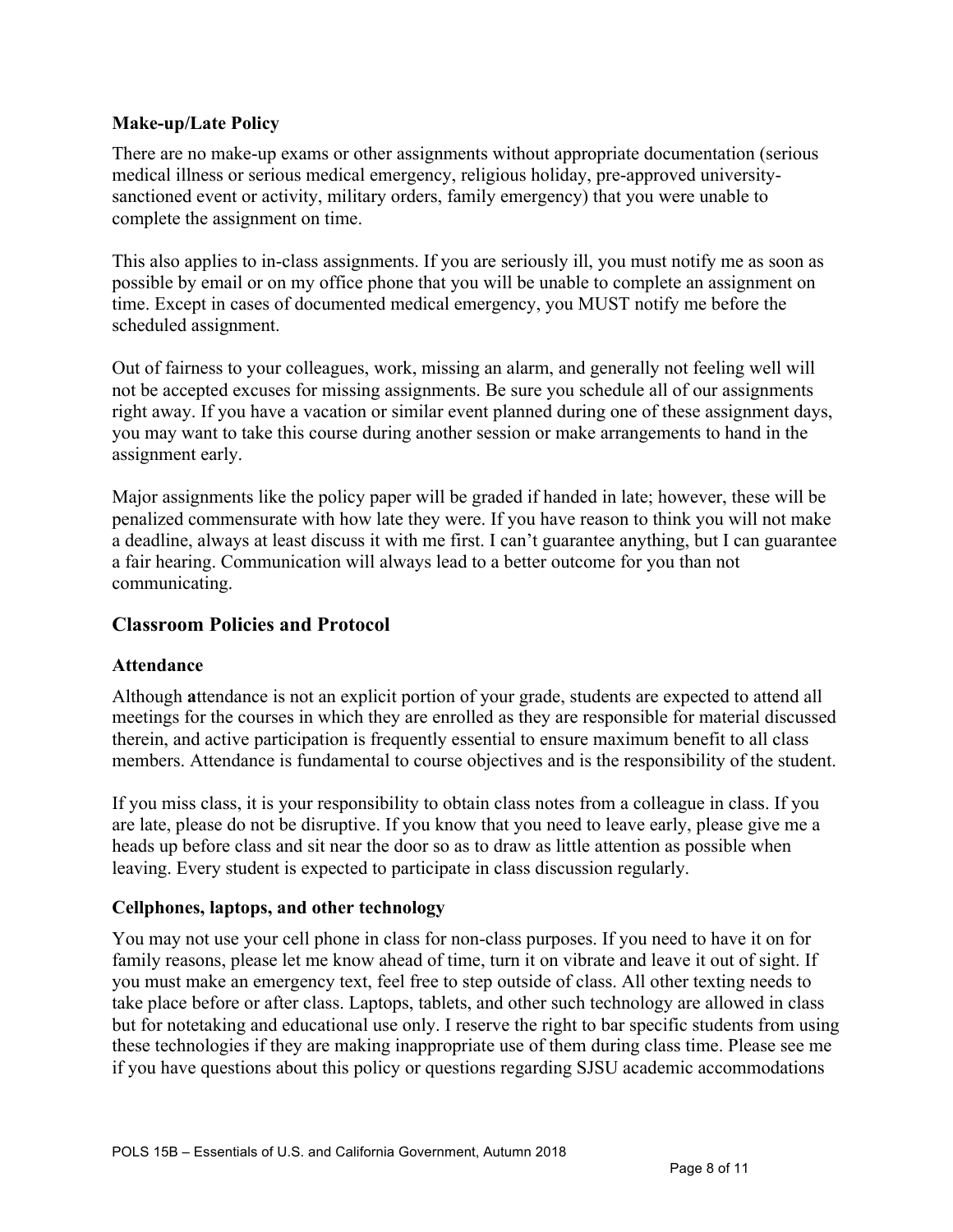related to this policy. Please note, the MLK library has options for renting out laptops and tablets that can be utilized for class purposes: https://library.sjsu.edu/scs.

#### **Recording of Lectures**

Please obtain my permission before taking an audio or video recording of lectures or other class activities. I will almost certainly grant such permission but it is common courtesy to let people know you will be recording them before you do so. Thus, out of respect to your colleagues and to me, please do not record this class without my explicit permission.

## **University Policies**

Per University Policy S16-9, university-wide policy information relevant to all courses, such as academic integrity, accommodations, etc. will be available on Office of Graduate and Undergraduate Programs' Syllabus Information web page at http://www.sjsu.edu/gup/syllabusinfo/"

## **Workload and Credit Hour Requirements**

Success in this course is based on the expectation that students will spend, for each unit of credit, a minimum of 45 hours over the length of the course (normally 3 hours per unit per week with 1 of the hours used for lecture) for instruction or preparation/studying or course related activities including but not limited to internships, labs, clinical practica. Other course structures will have equivalent workload expectations as described in the syllabus.

## **Useful Information for Students**

## **SJSU Counseling Services**

The SJSU Counseling Services is located on the corner of  $7<sup>th</sup>$  Street and San Fernando Street, in Room 201, Administration Building. Professional psychologists, social workers, and counselors are available to provide consultations on issues of student mental health, campus climate or psychological and academic issues on an individual, couple, or group basis. To schedule an appointment or learn more information, visit Counseling Services website at http://www.sjsu.edu/counseling.

## **SJSU Peer Connections (Optional)**

Peer Connections, a campus-wide resource for mentoring and tutoring, strives to inspire students to develop their potential as independent learners while they learn to successfully navigate through their university experience. You are encouraged to take advantage of their services which include course-content based tutoring, enhanced study and time management skills, more effective critical thinking strategies, decision making and problem-solving abilities, and campus resource referrals.

In addition to offering small group, individual, and drop-in tutoring for a number of undergraduate courses, consultation with mentors is available on a drop-in or by appointment basis. Workshops are offered on a wide variety of topics including preparing for the Writing Skills Test (WST), improving your learning and memory, alleviating procrastination, surviving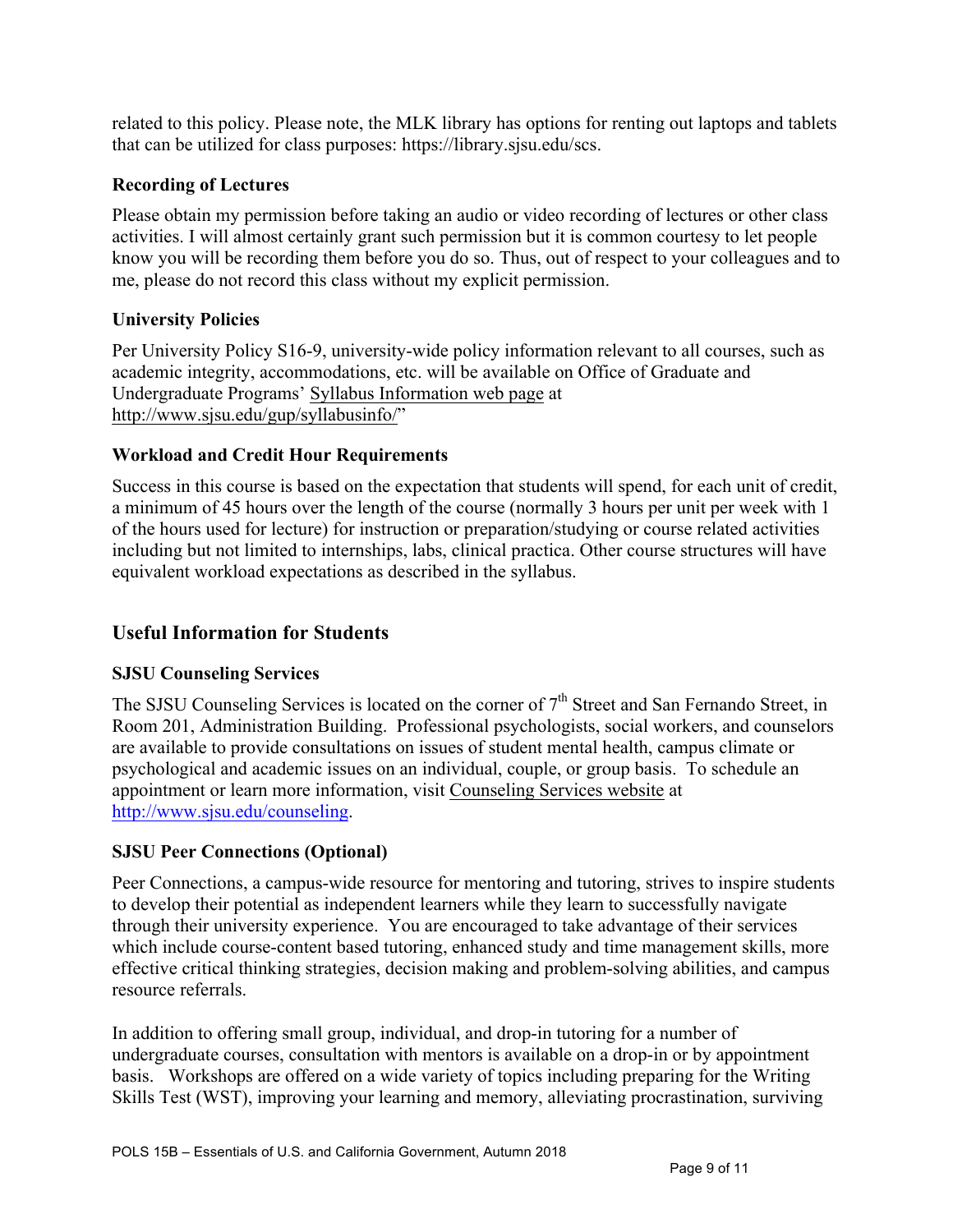your first semester at SJSU, and other related topics. A computer lab and study space are also available for student use in Room 600 of Student Services Center (SSC).

Peer Connections is located in three locations: SSC, Room 600 (10th Street Garage on the corner of  $10<sup>th</sup>$  and San Fernando Street), at the 1st floor entrance of Clark Hall, and in the Living Learning Center (LLC) in Campus Village Housing Building B. Visit Peer Connections website at http://peerconnections.sjsu.edu for more information.

## **SJSU Writing Center (Optional)**

The SJSU Writing Center is located in Clark Hall, Suite 126. All Writing Specialists have gone through a rigorous hiring process, and they are well trained to assist all students at all levels within all disciplines to become better writers. In addition to one-on-one tutoring services, the Writing Center also offers workshops every semester on a variety of writing topics. To make an appointment or to refer to the numerous online resources offered through the Writing Center, visit the Writing Center website at http://www.sjsu.edu/writingcenter. For additional resources and updated information, follow the Writing Center on Twitter and become a fan of the SJSU Writing Center on Facebook.

# **POLS 15 - Essentials of U.S. & California Government, Section 7 Autumn 2018**

Please note, the below schedule is subject to change with fair notice. It is the student's responsibility to stay apprised of changes to the course schedule.

| Date       | <b>Topic</b>                                                 | Readings/Media                                                   | <b>Assignment Due</b>                    |
|------------|--------------------------------------------------------------|------------------------------------------------------------------|------------------------------------------|
|            | Unit #1 - The Basis of Government in the U.S.                |                                                                  |                                          |
| $22$ -Aug  | Why have government at all?                                  | <b>Gendler Introduction</b>                                      |                                          |
| $27 - Aug$ | What can government do?                                      | Kraft & Furlong - Chapter 1                                      | Syllabus Quiz                            |
| $29$ -Aug  | What should government do?                                   | Kraft & Furlong - Chapter 1                                      |                                          |
| $3-Sep$    | Labor Day - No Class!                                        |                                                                  |                                          |
| 5-Sep      | The Philosophical Basis of the U.S.<br>Government            | Kernell - Chapter $2 &$<br>Appendix 2                            | Ideology Quiz<br><b>Reflection Paper</b> |
| $10-Sep$   | The Constitution - The Rules of the Game                     | Kernell - Appendix 3, 4 & 5                                      |                                          |
| $12$ -Sep  | The Bill of Rights                                           | Kernell - Appendix 3, 4 & 5                                      |                                          |
| $17-Sep$   | The Promise & Difficulties of Federalism                     | Kernell - Chapter 3                                              |                                          |
| $19-Sep$   | Case Study #1 - Reforming the VA                             | CQ Researcher - Chapter<br>Systemic<br>13,<br>Problems at the VA | Case Study $#1$                          |
|            | Unit #2 - Institutions of the U.S. and California Government |                                                                  |                                          |
| $24-Sep$   | The U.S. Congress I                                          | Kernell - Chapter 6                                              |                                          |
| $26-Sep$   | The U.S. Congress II                                         | Kernell - Chapter 6                                              | Supporting                               |

#### **Course Schedule**